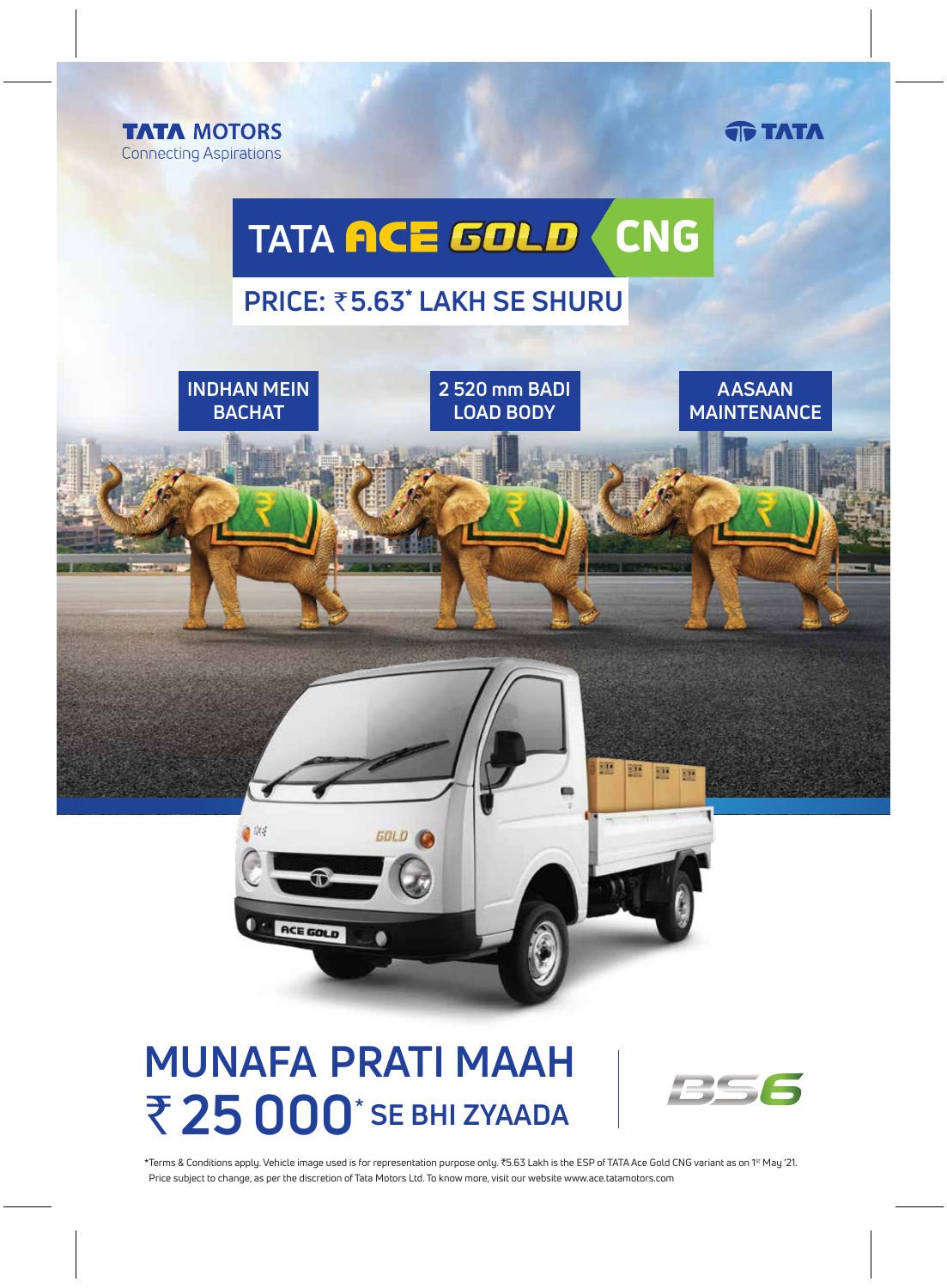

### **THE BEST ENTRY LEVEL MINI TRUCK FOR FIRST-TIME USERS**

The TATA Ace Gold CNG is ready to drive the aspirations of millions of Indian entrepreneurs. Helping them boost their business by delivering low operating expense and the highest earning capacity in its class.

**TATA ACE has been the first choice of over 23 lakh first-time entrepreneurs for over 16 years.**

**High Resale Value**

Profit `**25 000/ month onwards**\*

Also available in **Petrol and Diesel variants**

\*Terms and Conditions apply.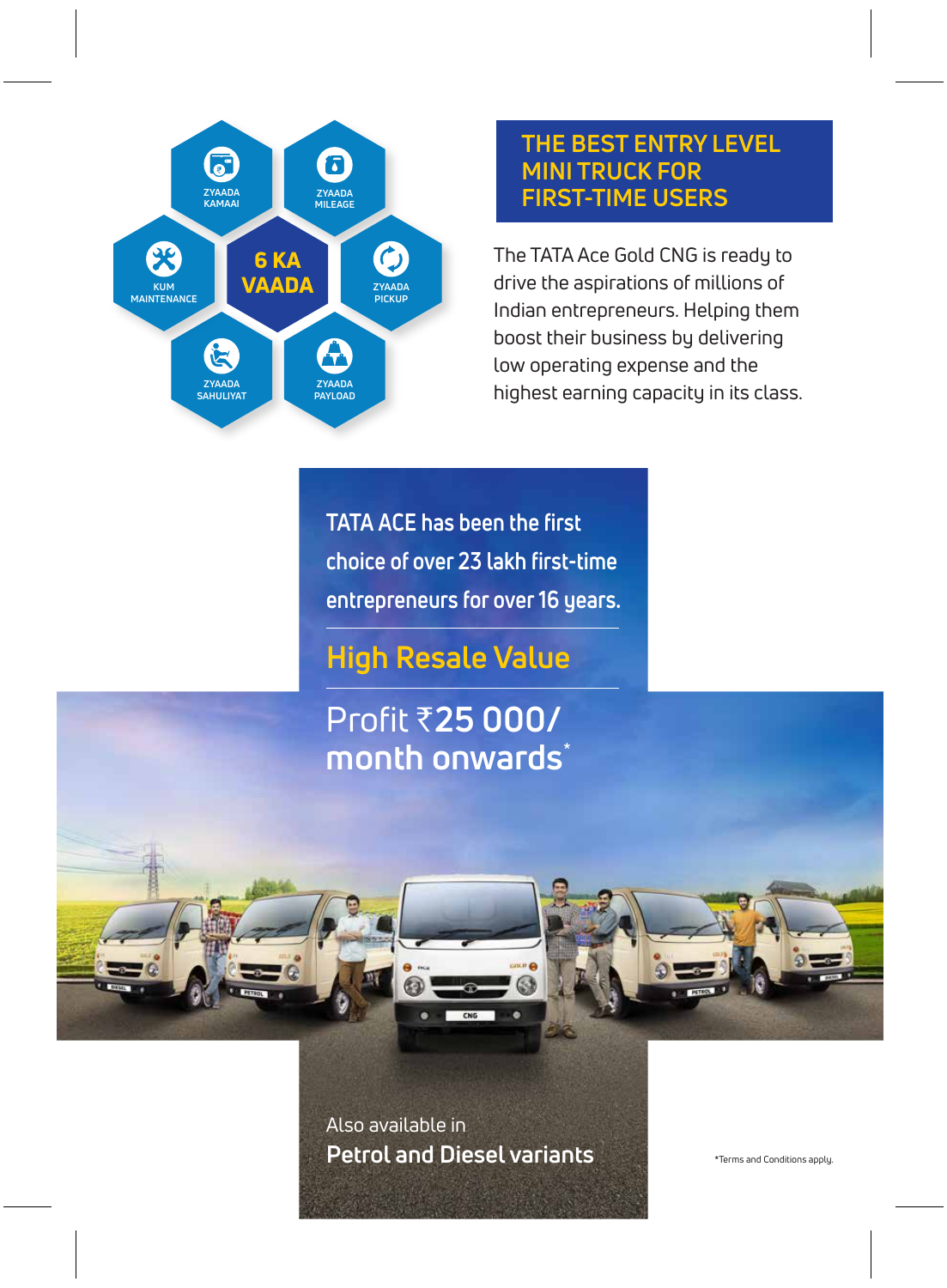## **TATA ACE GOLD (CNG**

**1800 209 7979 TOLL-FREE**

#Standard warranty, terms and conditions apply.

### **GET YOUR KEY TO SUCCESS AT AFFORDABLE COST**

#### **TATA Ace Gold CNG is powered with BS6 technology to drive performance and profits with ease.**